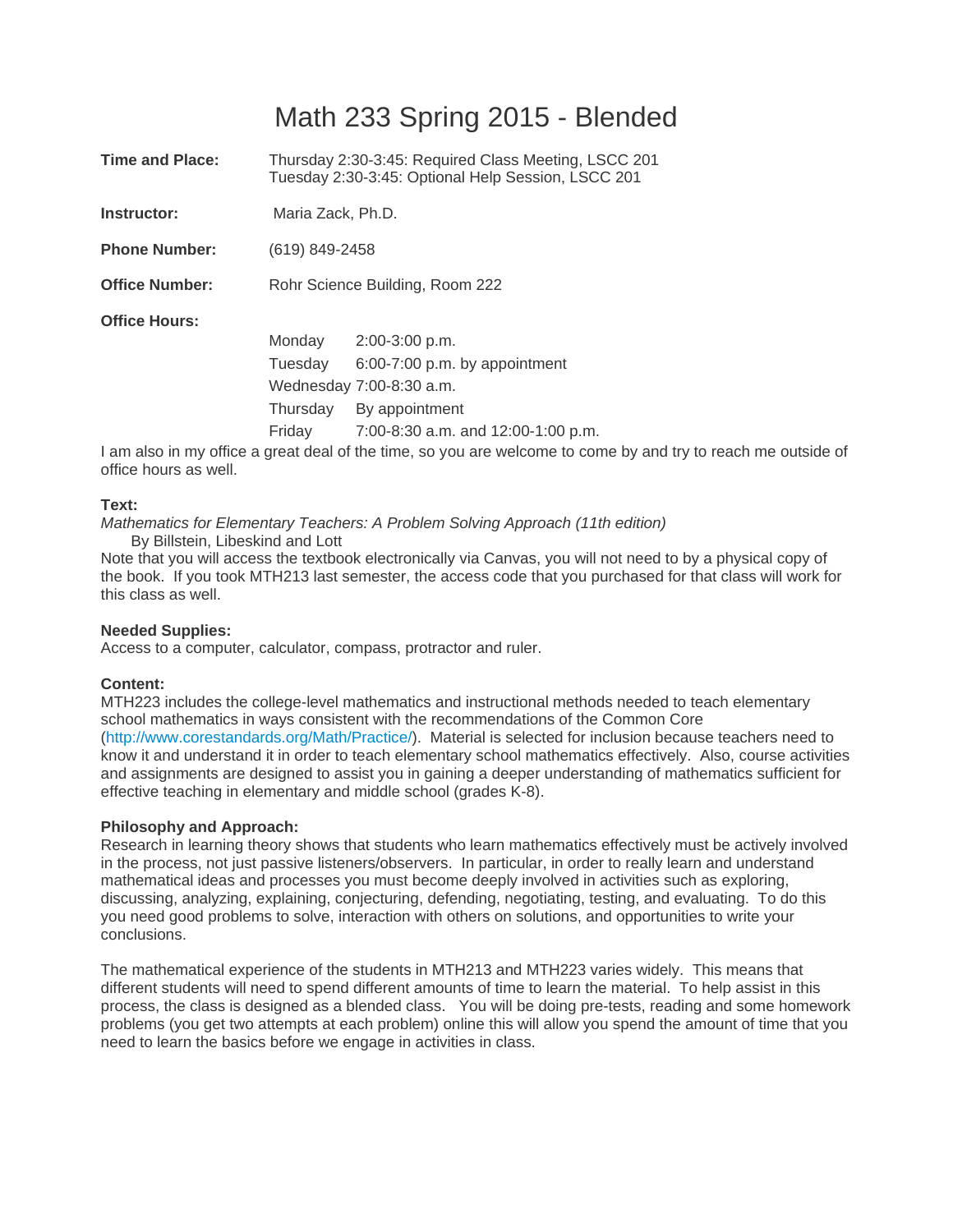## **Objectives:**

The course is designed to help you:

- acquire knowledge and develop understanding of the conceptual and procedural foundations for teaching elementary school mathematics
- develop the ability to teach mathematics developmentally (i.e., basing procedural knowledge on clear connections with prior conceptual knowledge)
- acquire knowledge and develop ability to create a problem solving environment in the classroom, to set and achieve teaching goals, to stimulate and manage classroom discourse, to use technology effectively, and to make ongoing instructional decisions
- acquire confidence sufficient to teach elementary mathematics positively and enthusiastically

## **Learning Outcomes**

- Students will be able to demonstrate a facility with operations on the integers.
- Students will be able to demonstrate a facility with operations on the rational numbers.
- Students will be able to apply concepts from number theory to solve problems.

## **Grading:**

Your grade for the course is based on:

| Online Homework                   | 15%  |
|-----------------------------------|------|
| <b>Written Homework</b>           | 20%  |
| <b>Review Exercises for Exams</b> | 5%   |
| 1 in-Class Written Exam           | 25%  |
| <b>Cumulative Final Exam</b>      | 35%  |
| Total                             | 100% |

The grading scale for the course is:

|                          | Α         | в        | C        | D        |
|--------------------------|-----------|----------|----------|----------|
|                          |           | (87,90)  | (77, 80) | (67, 70) |
|                          | [92, 100] | [82, 87] | [72, 77] | [62, 67] |
| $\overline{\phantom{a}}$ | [90, 92)  | [80, 82) | [70, 72) | [60, 62) |

 $\sim 10^{10}$ 

Note that a student who fails both the In-Class Exam and the Final Exam will not pass the class regardless of the total points accumulated.

## **Graphical Schedule of Assignments**

A graphical representation of assignments can be seen in the schedule below.

## **Credit Hour Information: Distribution of Student Learning Hours**

It is anticipated that you will spend a minimum of 37.5 participation hours per credit hour in your course. The estimated time expectations for this course are shown below:

| Reading: Text and Notes           | 29     |
|-----------------------------------|--------|
| Online Homework                   | 21     |
| In-Class Meeting + Written Exam   | 18.75  |
| <b>Written Homework</b>           | 27     |
| Exam Preparation (online reviews) | 15     |
| Final Exam                        | 2.5    |
| TOTAL                             | 113.25 |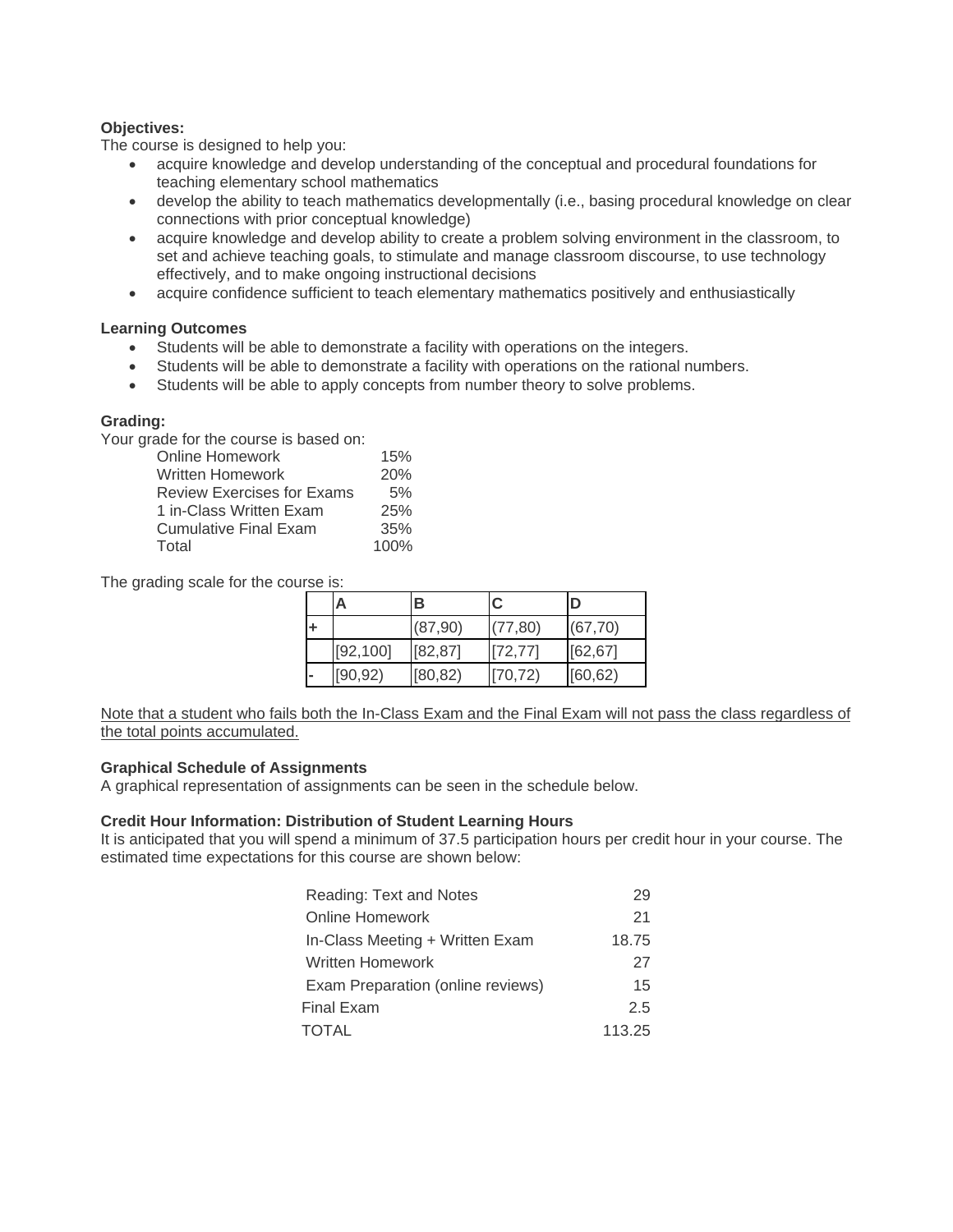#### **Homework:**

#### You will have two types of homework:

Online Homework - this will be due at 11:59 PM the Wednesday before our class face to face meeting. Your online homework will be graded by the computer. You will have two attempts to work each problem. Written Homework - this will be **due at the start of class** the next Thursday. No late homework will be accepted except by prior arrangement or with a documented emergency. In your written homework I expect to see calculations using the terminology and methods of the class and not just the answer. A random selection (the same for all people) of the problems will be graded on any homework assignment.

#### **Exams:**

There is one in-class exam. If you do not take an exam you will receive a zero for it. Late exams may be taken only by prior arrangement or with a documented emergency. I must participate in the decision for you to miss an exam, this means that you need to phone me before missing an exam.

#### **Final:**

The final is cumulative and is given on **TUESDAY MAY 5, 4:30-7:00 PM.** The final exam date and time is set by the university at the beginning of the semester and may not be changed by the instructor. Only in the case that a student is required to take three exams during the same day of finals week is an instructor authorized to change the exam date and time for that particular student.

## **Attendance:**

Attendance is expected at each class session. In the event of an absence you are responsible for the material covered in class and the assignments given that day. Here is the university's stated policy on attendance:

Regular and punctual attendance at all classes in which a student is registered is considered essential to optimum academic achievement. Therefore, regular attendance and participation in each course are minimal requirements to be met. There are no allowed or excused absences except as approved in writing by the Provost for specific students participating in certain university-sanctioned activities. Excused absences still count toward the 10%-20% limits, but allow students to make up work, quizzes, or tests missed as a result of a university-sanctioned activity. Activities of a unique nature, such as labs or other activities identified clearly on the syllabus, cannot be made up except in rare instances when instructors have given advanced, written approval for doing so. Whenever the number of accumulated absences in a class, for any cause, exceeds ten (10) percent of the total number of class meetings, the faculty member should send an e-mail to the student and the Vice Provost for Academic Administration (VPAA) warning of attendance jeopardy. If more than twenty (20) percent of the total number of class meetings is reported as missed, the faculty member or VPAA may initiate the student's de-enrollment from the course without further advanced notice to the student. If the date of de-enrollment is past the last date to withdraw from a class, the student will be assigned a grade of W or WF consistent with university policy in the Grading section of the catalog. There are no refunds for courses where a de-enrollment was processed. For more details see the PLNU catalog in the area of Attendance.

Because this course is a hybrid course, here is how attendance will be calculated:

Face to face portion of the class: You must be present on time for the full class for you to be considered present in the face to face meeting.

Online portion of the class: You are expected to work on material online every week. In order to get credit for being "present" in the online portion of the class each week you must complete at least one online homework assignment or exam review assignment (for test weeks) before the due date/time for that week.

If you miss 10% of the class, you will receive a warning. If you miss 20% of the class, you will be automatically de-enrolled.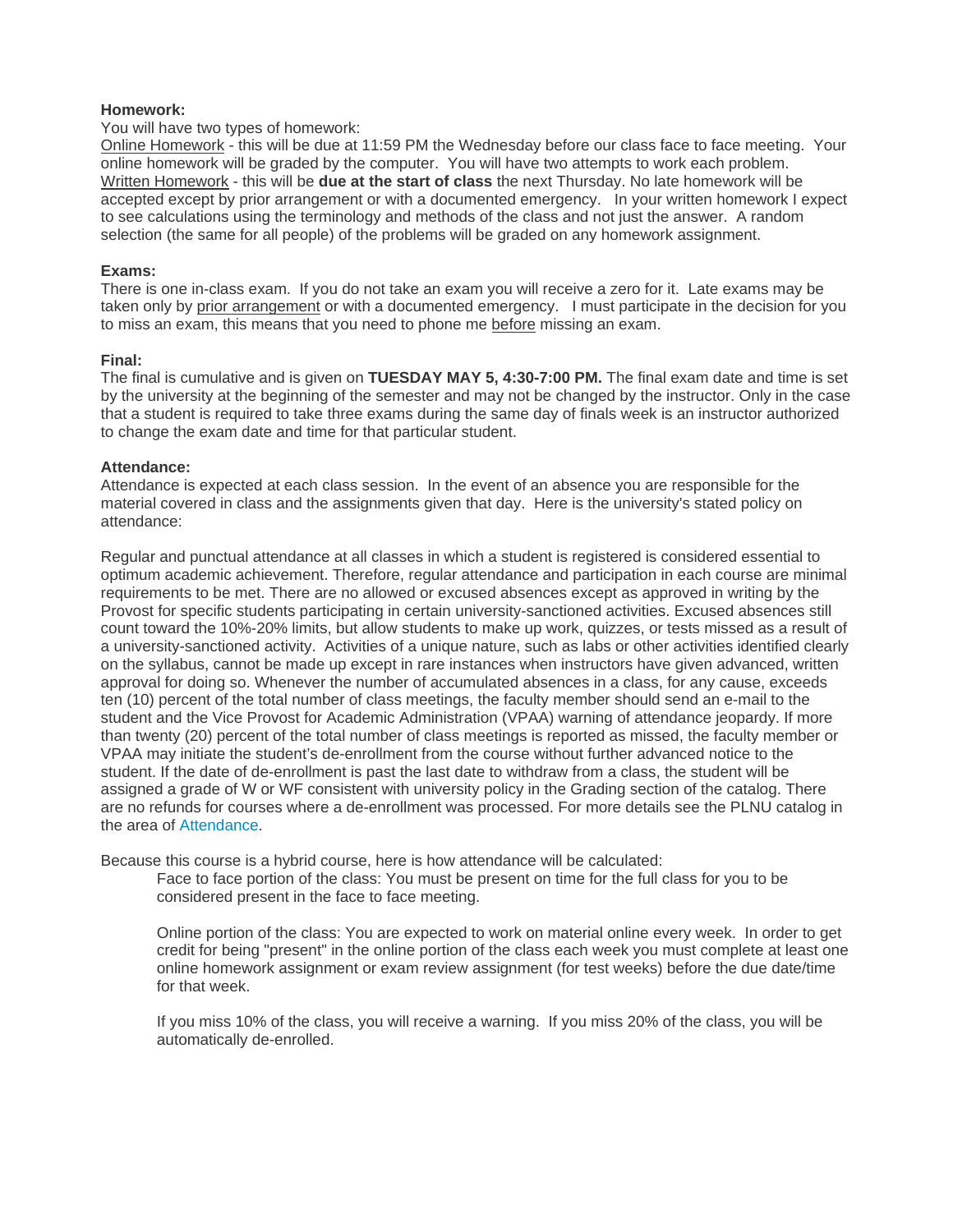## **Class Enrollment:**

It is the student's responsibility to maintain his/her class schedule. Should the need arise to drop this course (personal emergencies, poor performance, etc.), the student has the responsibility to follow through (provided the drop date meets the stated calendar deadline established by the university), not the instructor. Simply ceasing to attend this course or failing to follow through to arrange for a change of registration (drop/add) may easily result in a grade of F on the official transcript.

## **Academic Accommodations:**

While all students are expected to meet the minimum academic standards for completion of their courses as established by the instructors, students with special needs may require academic accommodations. At Point Loma Nazarene University, students requesting academic accommodations must file documentation with the Disability Resource Center (DRC), located in the Bond Academic Center. Once the student files documentation, the Disability Resource Center contacts the student's instructors and provides written recommendations for reasonable and appropriate accommodations to meet the individual needs of the student. This policy assists the university in its commitment to full compliance with Section 504 of the Rehabilitation Act of 1973, the Americans with Disabilities (ADA) Act of 1990, and ADA Amendments Act of 2008, all of which prohibit discrimination against students with special needs and guarantees all qualified students equal access to the benefits of PLNU programs and activities. For more details see the PLNU catalog for information on Accommodations.

Students with learning disabilities who may need accommodations should discuss options with the instructor during the first two weeks of class.

## **Academic Honesty:**

The Point Loma Nazarene University community holds the highest standards of honesty and integrity in all aspects of university life. Any violation of the university's commitment is a serious affront to the very nature of Point Loma's mission and purpose. Violations of academic honesty include cheating, plagiarism, falsification, aiding academic dishonesty, and malicious interference. The details of PLNU's meaning of each of these words can be found in the PLNU catalog on Academic Honesty.

A student remains responsible for the academic honesty of work submitted in PLNU courses and the consequences of academic dishonesty beyond receipt of the final grade in the class and beyond the awarding of the diploma. Ignorance of these catalog policies will not be considered a valid excuse or defense. Students may not withdraw from a course as a response to a consequence.

A student who is caught cheating on any item of work will receive a zero on that item and may receive an "F" for the semester. See the PLNU Catalog for a further explanation of the PLNU procedures for dealing with academic dishonesty.

## **E-mail and Messages:**

I expect that you regularly use e-mail. I will periodically send you information and updates via e-mail and/or via canvas. In the first week of class you must activate your PLNU e-mail account if you are not currently using it. Please try to send questions about specific problems or course details to me via Canvas so that all members of the class can see the response.

## **Some Tips About This Class:**

- Reading mathematics is a fairly slow process and will require you to read things more than once. Do not get behind, you want to be working on class material most days.
- Read with a pencil in hand. Be sure to fill in details and check the author's computations. It will probably help your studying if you write these calculations in a notebook.
- Read the material and work the online problems with the text before attempting quizzes and written homework.
- Work lots of problems. Part of becoming good at mathematics is practice.
- Work in groups. You learn a lot if you have to explain your solution to someone else (we will be doing this in class).
- Stay current with your assignments (cramming won't help)
- If you have a question **ASK**.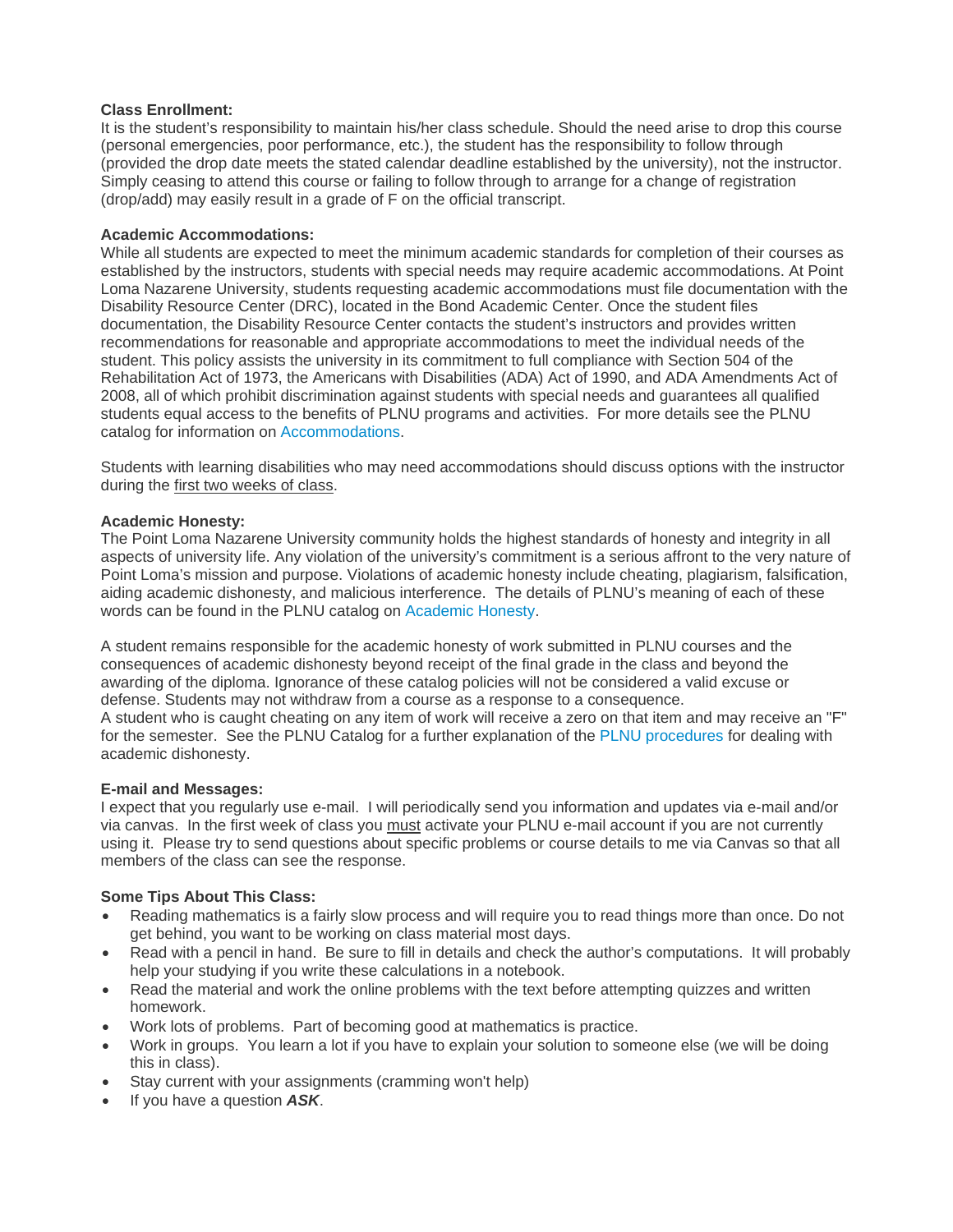## **Weekly Schedule**

| Week                     | Before class (Due<br>at 11:59 on<br>Wednesday) | Tuesday                                                             | In Class-Thursday                       | After Class - Written Homework (Due at the start<br>of class the following Thursday)<br>All homework is drawn from the B list of<br>problems for each section. Be careful that you<br>do the B problems and not the A problems. |
|--------------------------|------------------------------------------------|---------------------------------------------------------------------|-----------------------------------------|---------------------------------------------------------------------------------------------------------------------------------------------------------------------------------------------------------------------------------|
| $\mathbf{1}$<br>Jan 12   | Nothing                                        | No Open Lab                                                         | Introduction to Chapter<br>9            | None                                                                                                                                                                                                                            |
| $\overline{2}$<br>Jan 19 | 9.1-9.3 online<br>problems                     | Open Lab                                                            | 9.1-9.3 Activities<br>9.4-9.5 Intro     | 9.1B: 2, 5, 6, 9, 10<br>9.2B: 2, 5, 6, 11, 19<br>9.3B: 1, 4, 7, 8                                                                                                                                                               |
| 3                        | 9.4-9.5 online                                 | Open Lab                                                            | 9.4-9.5 Activities                      | 9.4B: 2, 3, 6, 7, 10, 11, 14                                                                                                                                                                                                    |
| Jan 26                   | problems                                       |                                                                     | 10.1-10.3 Intro                         | 9.5B: 2, 3, 6, 7, 10, 12                                                                                                                                                                                                        |
| 4<br>Feb <sub>2</sub>    | 10.1-10.3 online<br>problems                   | Open Lab                                                            | 10.1-10.3 Activities<br>10.4-10.5 Intro | 10.1B: 1, 4, 5, 7, 11<br>10.2B: 2, 4, 5, 14, 15<br>10.3B: 1, 4, 6, 9, 11                                                                                                                                                        |
| 5                        | 10.4-10.5 online                               | Open Lab                                                            | 10.4-10.5 Activities                    | 10.4B: 1, 2, 5, 7, 9, 15, 16                                                                                                                                                                                                    |
| Feb 9                    | problems                                       |                                                                     | 11.1-11.2 Intro                         | 10.5B: 2, 5, 6, 14, 15                                                                                                                                                                                                          |
| 6                        | 11.1-11.2 online                               | Open Lab                                                            | 11.1-11.2 Activities                    | 11.1B: 2, 6, 9, 11, 14, 15                                                                                                                                                                                                      |
| Feb 16                   | problems                                       |                                                                     | 11.3-11.4 Intro                         | 11.2B: 3, 8, 9, 16, 19, 20                                                                                                                                                                                                      |
| $\overline{7}$           | 11.3-11.4 online                               | Open Lab                                                            | 11.3-11.4 Activities                    | 11.3B: 1, 2, 8, 9, 11, 12 (a,b,c,d)                                                                                                                                                                                             |
| Feb <sub>23</sub>        | problems                                       |                                                                     | Exam information                        | 11.4B: 2, 4, 5, 6, 9, 12                                                                                                                                                                                                        |
| 8<br>Mar 2               | Exam review<br>problems                        | Open Lab - come<br>with questions to<br>help study for the<br>test. | Exam                                    | None                                                                                                                                                                                                                            |
| Mar 9                    | <b>Spring Break</b>                            |                                                                     |                                         |                                                                                                                                                                                                                                 |
| 9                        | 12.1-12.2 online                               | Open Lab - Test                                                     | 12.1-12.2 Activities                    | 12.1B: 2, 7, 8, 10, 12                                                                                                                                                                                                          |
| Mar 16                   | problems                                       | returned                                                            | 12.2-12.3 Intro                         | 12.2B: 3, 4, 5, 8, 9, 19 (a,b)                                                                                                                                                                                                  |
| 10                       | 12.3-12.4 online                               | Open Lab                                                            | 12.3-12.4 Activities                    | 12.3B: 2, 3, 4, 12, 13 (a,b), 14                                                                                                                                                                                                |
| Mar 23                   | problems                                       |                                                                     | Intro to project                        | 12.4B: 3, 4, 5 (a,b), 7, 10, 11                                                                                                                                                                                                 |
| 11                       | Work on project                                | Easter Break - No                                                   | Easter Break - No                       | Upload completed project into Canvas. The project                                                                                                                                                                               |
| <b>Mar 30</b>            |                                                | Open Lab                                                            | <b>Class</b>                            | is due online by noon on Thursday April 9.                                                                                                                                                                                      |
| 12                       | 13.1-13.2 online                               | Open Lab                                                            | 13.1-13.2 Activities                    | 13.1B: 1, 3, 5, 7, 8, 15                                                                                                                                                                                                        |
| Apr <sub>6</sub>         | problems                                       |                                                                     | 13.3-13.4 Intro                         | 13.2B: 1, 3, 7, 8, 11                                                                                                                                                                                                           |